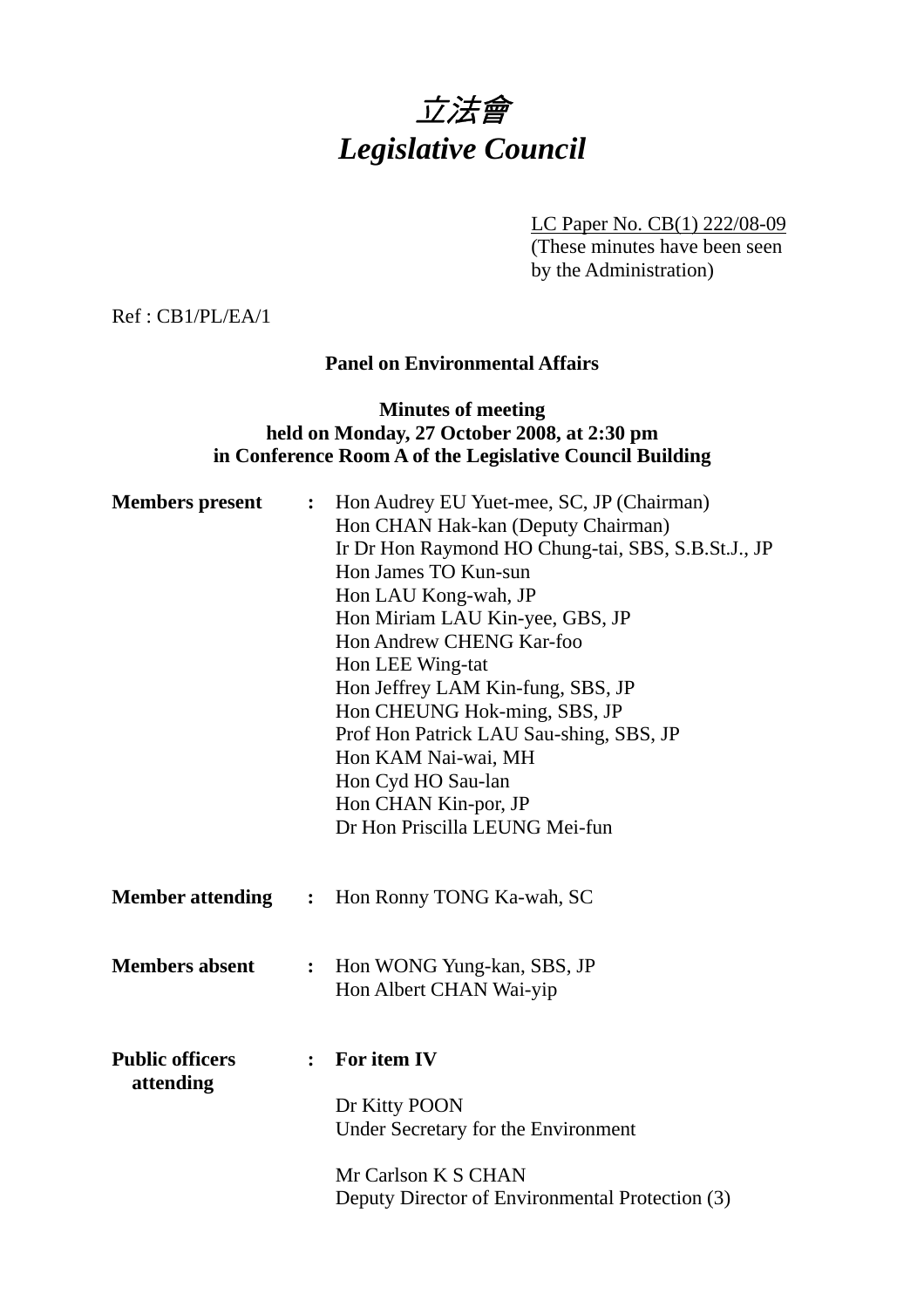Mr S W PANG Principal Environmental Protection Officer (Air Policy) Environmental Protection Department

#### **For item V**

Dr Kitty POON Under Secretary for the Environment

Mr Elvis AU Assistant Director (Water Policy) Environmental Protection Department

Dr H Y YEUNG Principal Environmental Protection Officer (Sewerage Infrasturcture) Environmental Protection Department

Mr SHIU Wing-yu Assistant Director (Sewage Services) Drainage Services Department

Mr CHUI Wing-wah Chief Engineer (Harbour Area Treatment Scheme) Drainage Services Department

#### **For item VI**

Dr Kitty POON Under Secretary for the Environment

Dr Ellen CHAN Assistant Director (Environmental Infrastructure) Environmental Protection Department

Mr Vincent TANG Assistant Director (Nature Conservation & Infrastructure Planning) Environmental Protection Department

Mr Lawrence LAU Principal Environmental Protection Officer (Waste Facilities) Environmental Protection Department

**Clerk in attendance :** Miss Becky YU Chief Council Secretary (1)1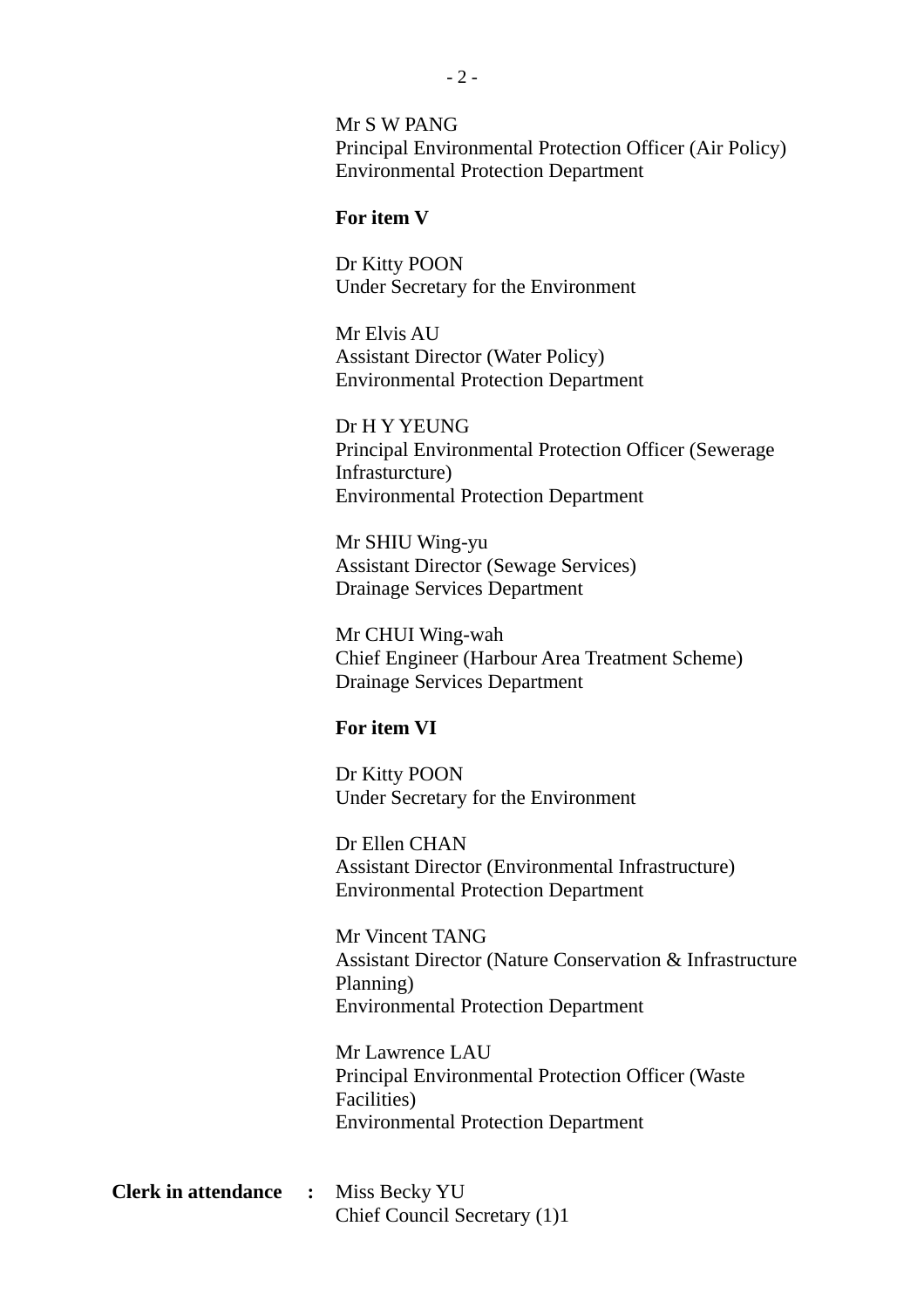| <b>Staff in attendance</b> | : Mrs Mary TANG<br>Senior Council Secretary (1)2 |
|----------------------------|--------------------------------------------------|
|                            | Miss Mandy POON<br>Legislative Assistant (1)4    |

#### Action

#### **I. Confirmation of minutes**

(LC Paper No. CB(1) 87/08-09 — Minutes of the meeting held on 14 October 2008)

The minutes of the meeting held on 14 October 2008 were confirmed.

**\_\_\_\_\_\_\_\_\_\_\_\_\_\_\_\_\_\_\_\_\_\_\_\_\_\_\_\_\_\_\_\_\_\_\_\_\_\_\_\_\_\_\_\_\_\_\_\_\_\_\_\_\_\_\_\_\_\_\_\_\_\_\_\_\_\_\_\_\_** 

## **II. Information paper issued since last meeting**

2. Members noted that the following information paper had been issued since last meeting -

| LC Paper No. $CB(1)$ 43/08-09(01) — Information paper on "Proposed |                              |                                   |
|--------------------------------------------------------------------|------------------------------|-----------------------------------|
|                                                                    |                              | amendments to the Protection of   |
|                                                                    |                              | Endangered Species of Animals and |
|                                                                    | Plants Ordinance (Cap. 586)" |                                   |

| Ш | Items for discussion at the next meeting |                                 |  |
|---|------------------------------------------|---------------------------------|--|
|   | (LC Paper No. CB(1) $88/08-09(01)$       | — List of follow-up actions     |  |
|   | LC Paper No. $CB(1) 88/08-09(02)$        | - List of outstanding items for |  |
|   |                                          | discussion)                     |  |

3. Members agreed to discuss the following items at the next regular meeting scheduled for Monday, 24 November 2008, at 2:30pm -

- (a) Implementation details of environmental levy scheme on plastic shopping bags under the proposed Product Eco-responsibility (Plastic Shopping Bags) Regulation;
- (b) Extending the scope of Air Pollution Control (Volatile Organic Compounds) Regulation to control vehicle refinishing paints, marine paints, adhesives and sealants;
- (c) Enhancing the Control of Ozone Depleting Substances; and
- (d) Early replacement of pre-Euro and Euro I diesel commercial vehicles.

In view of the long agenda, the Chairman sought members' views on the need to advance the start time of the meeting to 1:30 pm to allow sufficient time for discussion.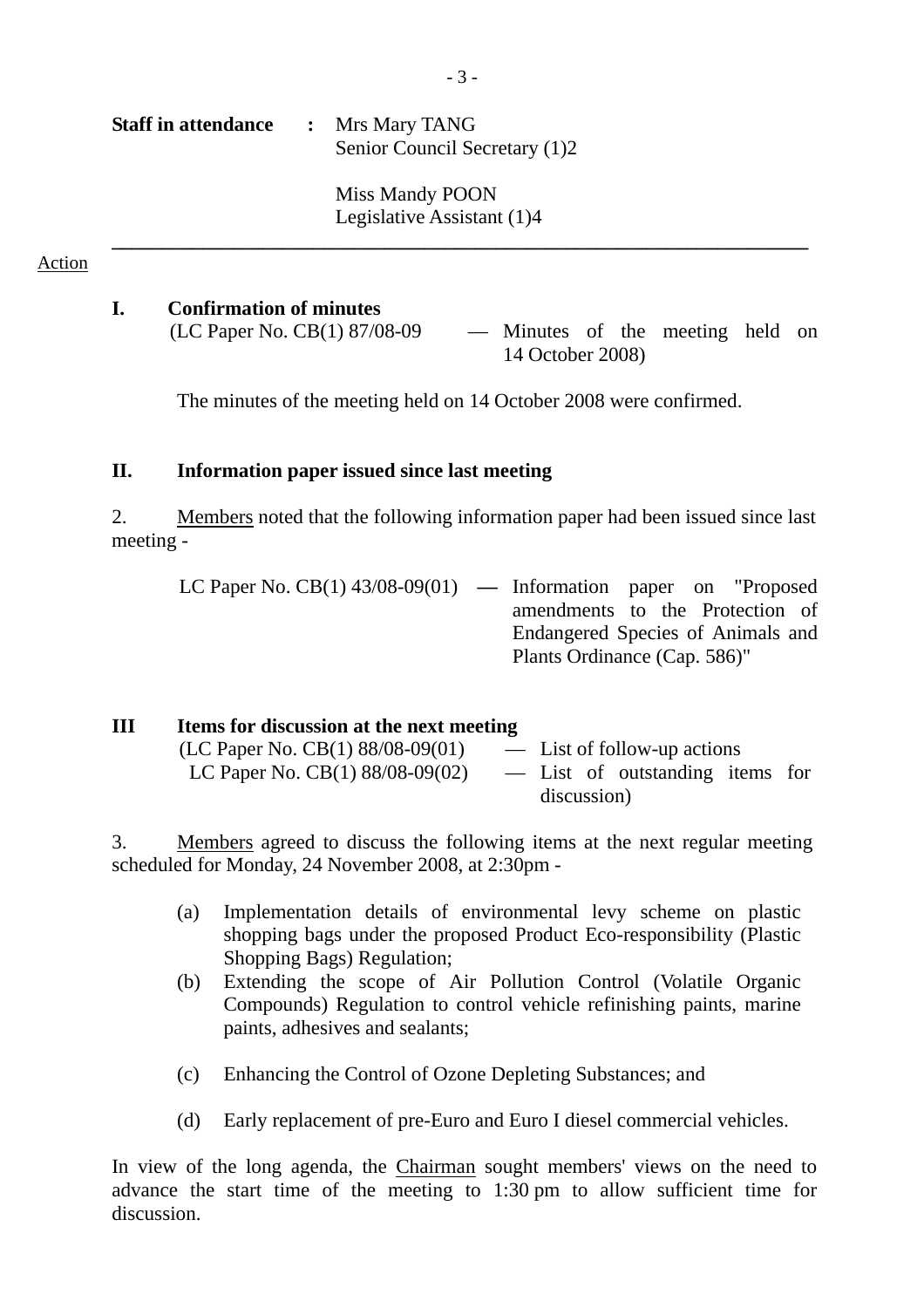4. Ir Dr Raymond HO expressed concern that if the meeting was advanced to start at 1:30 pm, some members might not be able to attend the first part of discussion due to prior engagements. He would prefer to hold an additional meeting instead. Given the many items to be discussed in the current legislative session, Mr Andrew CHENG opined that consideration could be given to setting up subcommittees to study individual issues, such as air quality, to allow more time for the Panel to discuss other issues, thereby dispensing with the need to hold frequent additional or extended meetings. Mr LEE Wing-tat expressed support for setting up a subcommittee to study issues relating to the improvement of air quality. Other members expressed different views on the proposed subcommittee on improving air quality. While some supported the proposal, some other members pointed out that subcommittees should only be formed to deal with very specific issues rather than general issues, such as air quality. There was also concern about possible duplication of work of the Panel and its subcommittee. The Chairman explained the existing arrangements for setting up subcommittees, inter alia, the need for members to decide on the terms of reference, time-frame, and the proposed work plan of the subcommittee to be set up. She also invited members to put down their proposals in writing for consideration of the Panel.

5. Mr Andrew CHENG subsequently moved the following motion, which was seconded by Professor Patrick LAU -

"本會決議在環境事務委員會下成立改 善空氣質素之工作小組。"

# (Translation)

"That the Panel on Environmental Affairs resolves to set up under its purview a Subcommittee on Improving Air Quality."

The Chairman put the motion to vote. Of the members present, five members voted for the motion, one voted against it and two abstained. The Chairman declared the motion passed. The Chairman requested the Secretariat to prepare a paper on the setting up of the Subcommittee for consideration by the Panel, and inform the House Committee accordingly.

6. Members agreed to advance the start time of the next regular Panel meeting on 24 November 2008 to 1:30 pm to allow more time for discussion.

| IV. | Technical Memorandum to Stipulate the Quantities of Emission<br><b>Allowances for Power Plants</b> |                                   |
|-----|----------------------------------------------------------------------------------------------------|-----------------------------------|
|     | $(LC$ Paper No. $CB(1)$ 88/08-09(03) — Administration's paper on Technical                         |                                   |
|     |                                                                                                    | Memorandum to Stipulate the       |
|     |                                                                                                    | Quantities of Emission Allowances |
|     |                                                                                                    | for Power Plants                  |
|     | LC Paper No. $CB(1)$ 88/08-09(04) — Paper on Technical Memorandum                                  |                                   |
|     |                                                                                                    | for Allocation of Emission        |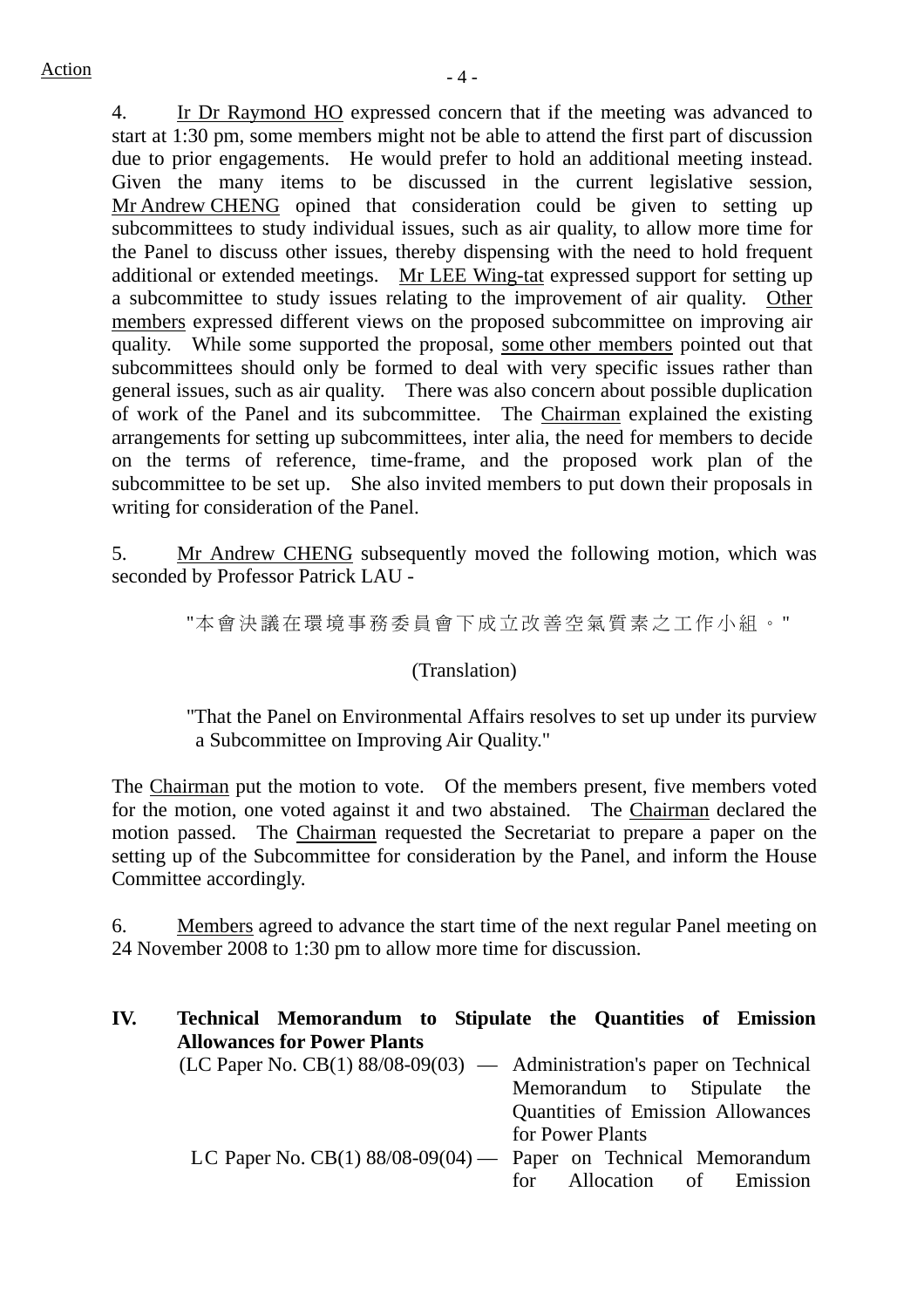Allowances in respect of Specified Licence prepared by the Legislative Council Secretariat (Background brief))

7. The Under Secretary for the Environment (USEN) briefed members on the proposed "Technical Memorandum For Allocation Of Emission Allowances In Respect of Specified Licence" (TM) to be made by the Secretary for the Environment under section 26G of the Air Pollution Control Ordinance (Cap. 311) (APCO) to allocate quantities of emission allowances for the three specified pollutants, namely sulphur dioxide  $(SO_2)$ , nitrogen oxides  $(NO_x)$  and respirable suspended particulates (RSP), to the power plants in Hong Kong for the year 2010 and beyond.

## Emission allowances for 2010

8. Mr LEE Wing-tat enquired about the basis upon which the reduction percentage of 54% in respect of  $SO<sub>2</sub>$  for the power generation sector was arrived at. Mr CHAN Kin-por also questioned why the reduction percentage of 24% in respect of NO<sub>x</sub> was much lower than that of other pollutants. USEN explained that in 2002, the Government of the Special Administrative Region had reached a consensus with the Guangdong Provincial Government (GPG) to reduce, on a best endeavour basis, the emissions of  $SO_2$ ,  $NO_x$ ,  $RSP$  and volatile organic compounds by 40%, 20%, 55% and 55% respectively by 2010 compared to 1997 levels. In setting the emission allowances for power companies, the Administration had taken into account the practicality of prevailing pollution abatement measures, such as installation of desulphurization facilities and use of cleaner fuels. The Deputy Director of Environmental Protection (3) (DDEP(3)) added that the Administration had engaged the two local power companies since 2003 regarding the extent of emission reduction required on the part of the power generation sector for achieving the 2010 emission reduction targets. Taking into account the measures to be contemplated to reduce emissions from other sources and sectors, the Administration had worked out the reduction percentages of 54% and 24% in respect of  $SO_2$  and  $NO<sub>x</sub>$  respectively for the power generation sector. SO<sub>2</sub> emission from power plants had increased by 11% as compared to 1997 levels. This was attributable to increased use of fossil fuels for power generation as a result of instable supply of natural gas. The situation would improve following the commissioning of desulphurization facilities of power companies in 2009, which would reduce  $SO_2$  emission up to 90%. It was expected that the 2010 emission reduction targets could be achieved in time.

9. Mr LEE Wing-tat considered it necessary for the Administration to tighten control over RSP emission, which was the cause of many respiratory diseases in Hong Kong. USEN advised that to improve air quality in the long run, the Chief Executive had pledged in his 2008-2009 Policy Address that Hong Kong would be adopting targets in stages in line with the World Health Organization (WHO)'s guidelines. Meanwhile, a review of the Air Quality Objectives (AQO) was being conducted, and the study was expected to be completed by the end of the year. The question of control of particulate matters smaller than 2.5 microns (PM 2.5) would be included in the review.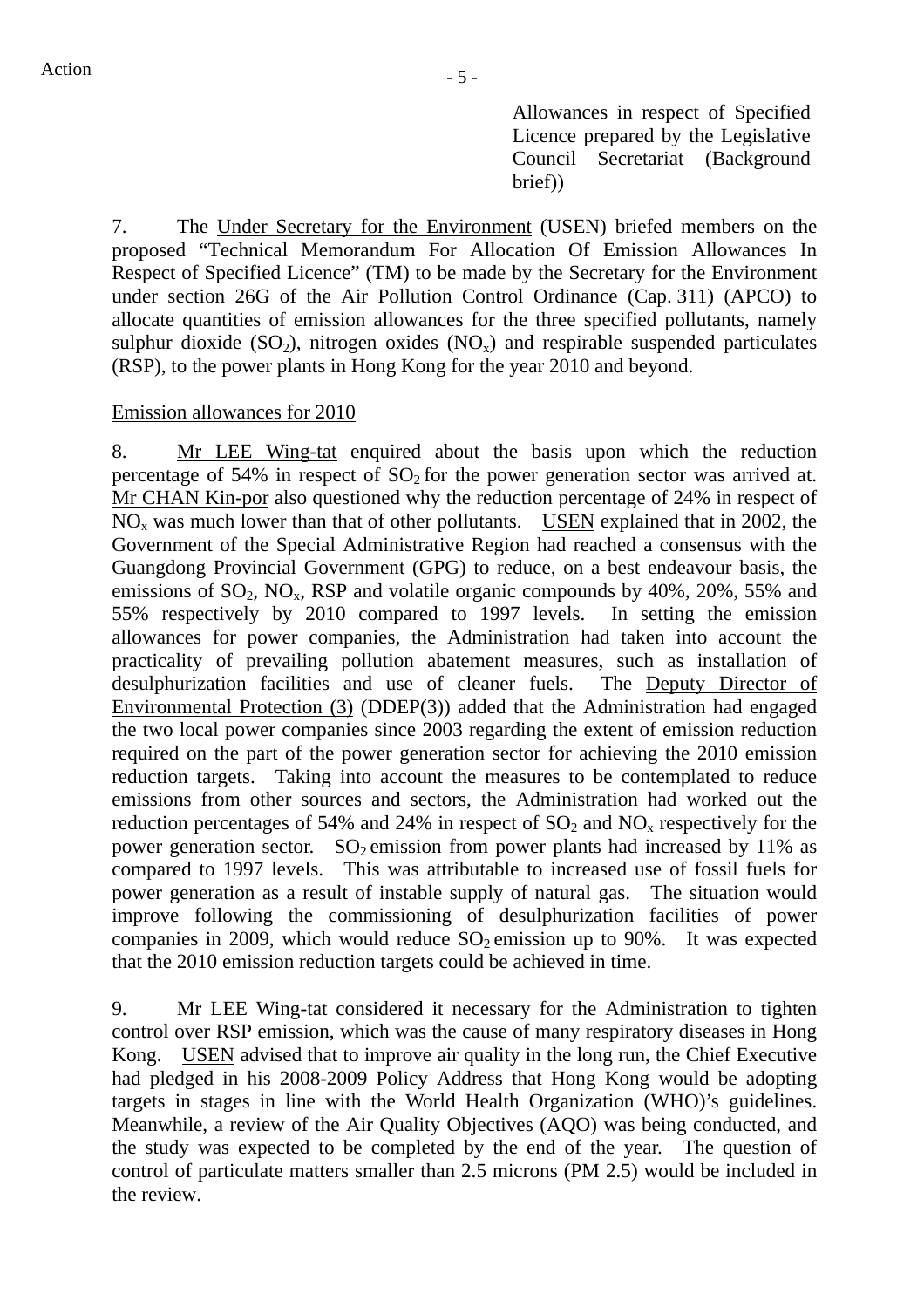10. Mr Jeffrey LAM enquired about the impacts of the financial tsunami on electricity consumption, allocation of emission allowances, and Hong Kong's ability to achieve the 2010 emission reduction targets. USEN said that according to the mid-term review conducted in late 2007 on the progress of the 2010 emission reduction targets, GPG had to carry out some enhancement measures in order to achieve the 2010 emission reduction targets in time. Notwithstanding, further talks with GPG on the impacts of the financial tsunami on the emission reduction plans would be held.

11. As the two local power companies would need to build into their operational plans to provide for the installation of the necessary pollution abatement equipment and use of cleaner fuels to achieve the emission reduction targets, Mr Andrew CHENG was concerned that the costs incurred would be passed on to consumers through increased electricity tariffs. Given that profits of the two companies were guaranteed, he hoped that they would shoulder their corporate responsibility to ensure that the costs incurred in meeting the 2010 emission reduction targets and improving air quality would not be transferred to consumers. USEN said that under the new Scheme of Control Agreement (SCA) signed in 2008, the permitted rate of return on average net fixed assets of the two local power companies had been reduced from 13% to 9.9%. To achieve further improvement in air quality and compliance in stages with WHO guidelines, there might be a need to increase the use of natural gas for power generation from 25% to 50%. However, the change in fuel mix might have cost implications in power generation. Whether and to what extent the public would have to bear the cost for improving air quality would be a subject for further discussion. The Administration would welcome any views on the way forward on improving air quality from the public. Mr CHENG stressed that the Government had a role to play to ensure that power companies would not transfer the costs incurred in achieving the emission reduction targets to the public.

12. Professor Patrick LAU enquired about the cost implications of installing pollution abatement equipment and using cleaner fuels. The Principal Environmental Protection Officer (Air Policy) (PEPO(AP)) said that the two local power companies had installed desulphurization facilities in an attempt to reduce emissions from power generation. To meet the emission reduction targets in 2010 and beyond, use of cleaner fuels would be required. USEN supplemented that it would be difficult to assess the cost implications of using cleaner fuels for power generation as fuel prices fluctuated according to market trend.

13. Mr CHAN Kin-por enquired about the penalties to be imposed if the power companies failed to comply with the emission allowances. PEPO(AP) explained that under APCO, a fine of \$30,000 would be imposed on each tonne of actual emission in excess of the allowed emission. On a second or subsequent conviction, a fine of \$60,000 per tonne of actual emission in excess of the allowed emission and imprisonment for six months would be imposed.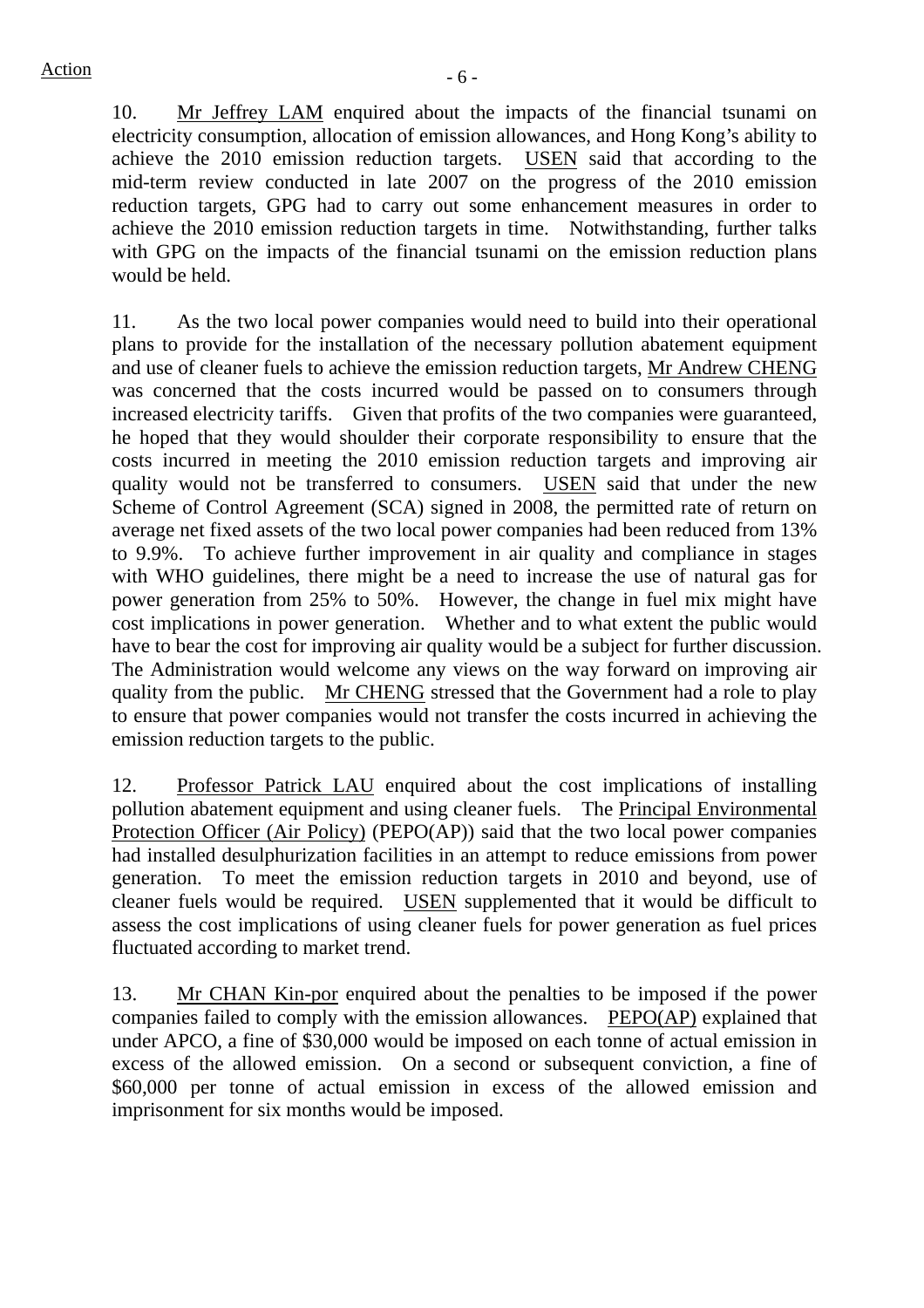## Arrangements for new comers

14. Mr KAM Nai-wai enquired about the arrangements for new comers of the power generation sector as it appeared that the emission allowances for these new comers were very low. USEN said that to cater for the requirements of potential new comers, the Administration proposed to temporarily allocate to each new comer a small amount of emission allowances up to around 1% of the total emission allowances for the power sector. DDEP(3) added that the proposed emission allowances should be sufficient for the new comer to start a reasonably sized business since all new power generation units in Hong Kong must use gas or cleaner fuel. The quantity of emission allowances required would be small and would have little impact on the overall emission levels of Hong Kong. The new comer would also be included in the subsequent updates and would be allocated with the updated quantity of emission allowances according to its market share. Mr KAM opined that under the existing conditions, it was unlikely for a new power company to start its business in Hong Kong. USEN explained that there were different ways to increase market competition, either from supply side or distribution side. However, the issue needed to be further discussed.

15. Noting that an advance notice of no less than four years would be given to the power companies before any changes to the allocation of emission allowances arising from the regular updating to take effect, Mr KAM Nai-wai was concerned whether such a long lead time was necessary and whether SCA would need to be revised in response to the change, and if so, would these changes be reflected in electricity tariffs. USEN said that the advance notice of four years was not a part of TM but was a requirement under APCO.

16. Professor Patrick LAU enquired if new comers developing renewable energy (RE) could have access to the electricity grid. USEN said that to encourage the development of RE, new comers developing RE would be given a higher permitted rate of return on average net fixed assets. The issue of access to electricity grid by new comers fell outside TM and had yet to be decided.

# Emissions trading

17. Ms Cyd HO questioned the efficacy of emissions trading among power plants in Hong Kong and Guangdong, as experience in European Union countries showed that emissions trading had not only encouraged the rich countries to use more energy rather than conserving it, but also enabled profiteering by these countries. She enquired about the measures which the Administration would take to prevent this from happening in Hong Kong. USEN said that under the proposed cross-boundary emissions trading scheme (ETS), there would not be any net increase in pollutant emissions on a regional basis because the increase or decrease in emissions from power plants under a recognized ETS would be offset by the corresponding decrease or increase in emissions from their partners. Power plants acting as sellers of emission credits would have to reduce their emissions on top of their required emission reduction in order to generate emission credits. DDEP(3) added that power plants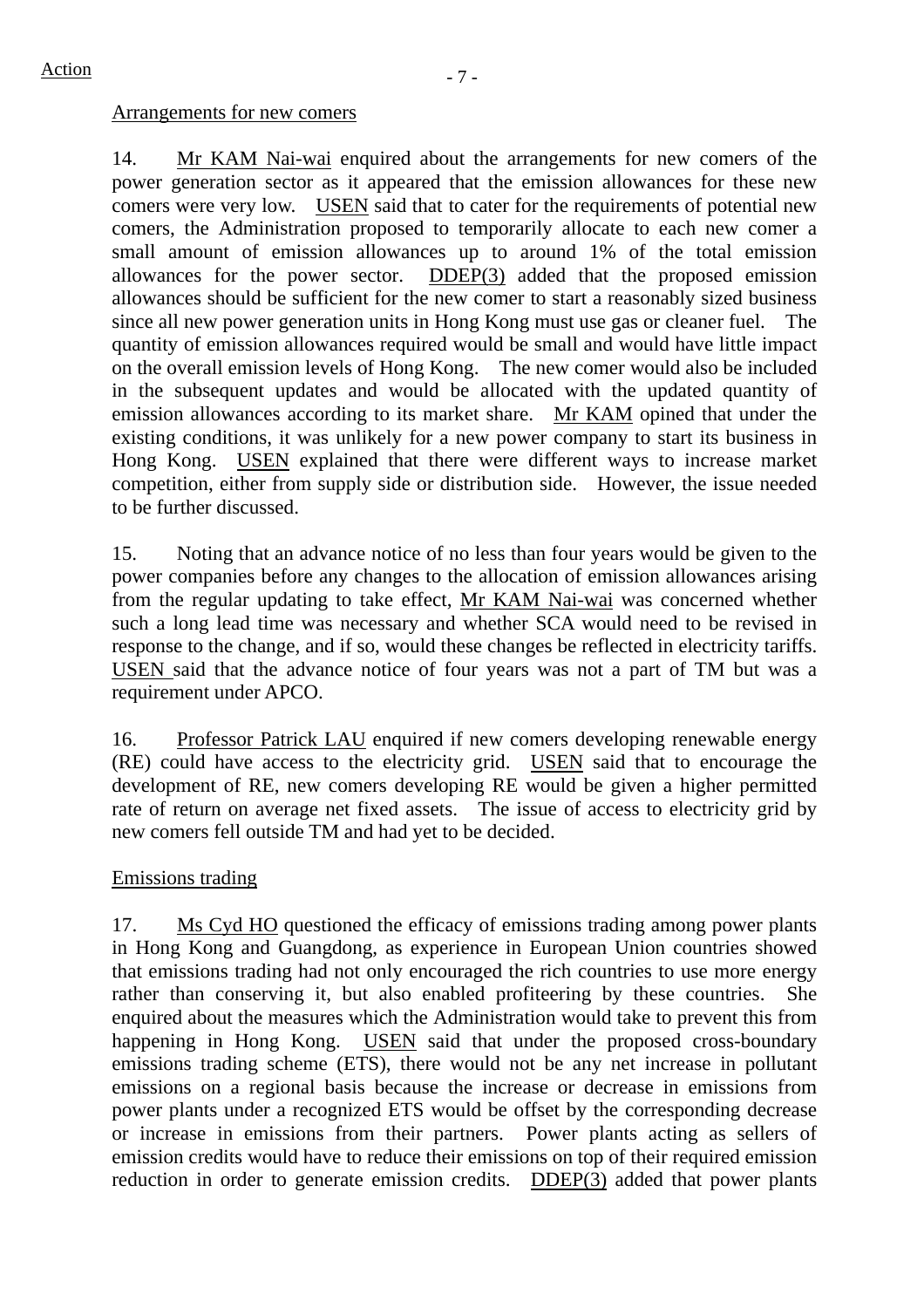could not simply acquire emission credits from their partners. The eligible power plants would have to implement an additional emission reduction project to further reduce their total emissions below the caps imposed on them for consideration by the joint management panel set up by the environmental protection authorities in Hong Kong and Guangdong.

## Legislative timetable

18. Mr CHAN Kin-por held the view the Administration should have introduced TM earlier than November 2008, given that consensus with GPG on the 2010 emission reduction targets was reached in 2002. USEN explained that emission caps on the power stations had been imposed since 2005 upon renewal of their respective specified process licences. These emission caps were being progressively tightened to ensure that Hong Kong could meet the 2010 emission reduction targets.

# **V. 329DS - Upgrading of Pillar Point sewage treatment works**

 $(LC$  Paper No.  $CB(1)$  88/08-09 $(05)$  — Administration's paper on 329DS -Upgrading of Pillar Point sewage treatment works)

19. USEN briefly introduced the proposal to upgrade "329DS **-** Upgrading of Pillar Point sewage treatment works" (PPSTW) to Category A at an estimated cost of about \$1,415 million in money-of-the-day prices. The Chief Engineer, Drainage Services Department (CE,DSD) then gave a power-point presentation on the proposed project.

(*Post-meeting note*: The power-point presentation materials were circulated to members vide LC Paper No. CB(1) 134/08-09(01) on 28 October 2008.)

20. Noting that the treatment capacity of PPSTW would be expanded after the proposed upgrading, Professor Patrick LAU asked if the existing twin submarine outfall was still sufficient to handle the increased flow of effluent. CE,DSD explained that as the treatment capacity of PPSTW would only be increased from 215 000 cubic metres  $(m^3)$  to 241 000  $m^3$  per day, the twin submarine outfall was able to discharge the treated effluent into the north-western waters as designed.

21. Ms Cyd HO enquired about the improvement to the receiving waters as a result of the upgrading of the treatment level at PPSTW from preliminary treatment to chemically enhanced primary treatment (CEPT) with disinfection. The Assistant Director of Environmental Protection (Water Policy) (ADEP(WP)) responded that the quality of the north-western waters was affected by the pollution loads from the Pearl River Delta Region, which were relatively high in nutrient content. With the upgrading of the treatment level at PPSTW, the biochemical oxygen demand of the discharge would be decreased by 55% and suspended solids by 70%. It was expected that the *E Coli* levels of the discharge would also be reduced by 99.9% through disinfection. As the sensitivity test showed that the use of secondary treatment with nitrogen removal would not be able to improve the water quality significantly, the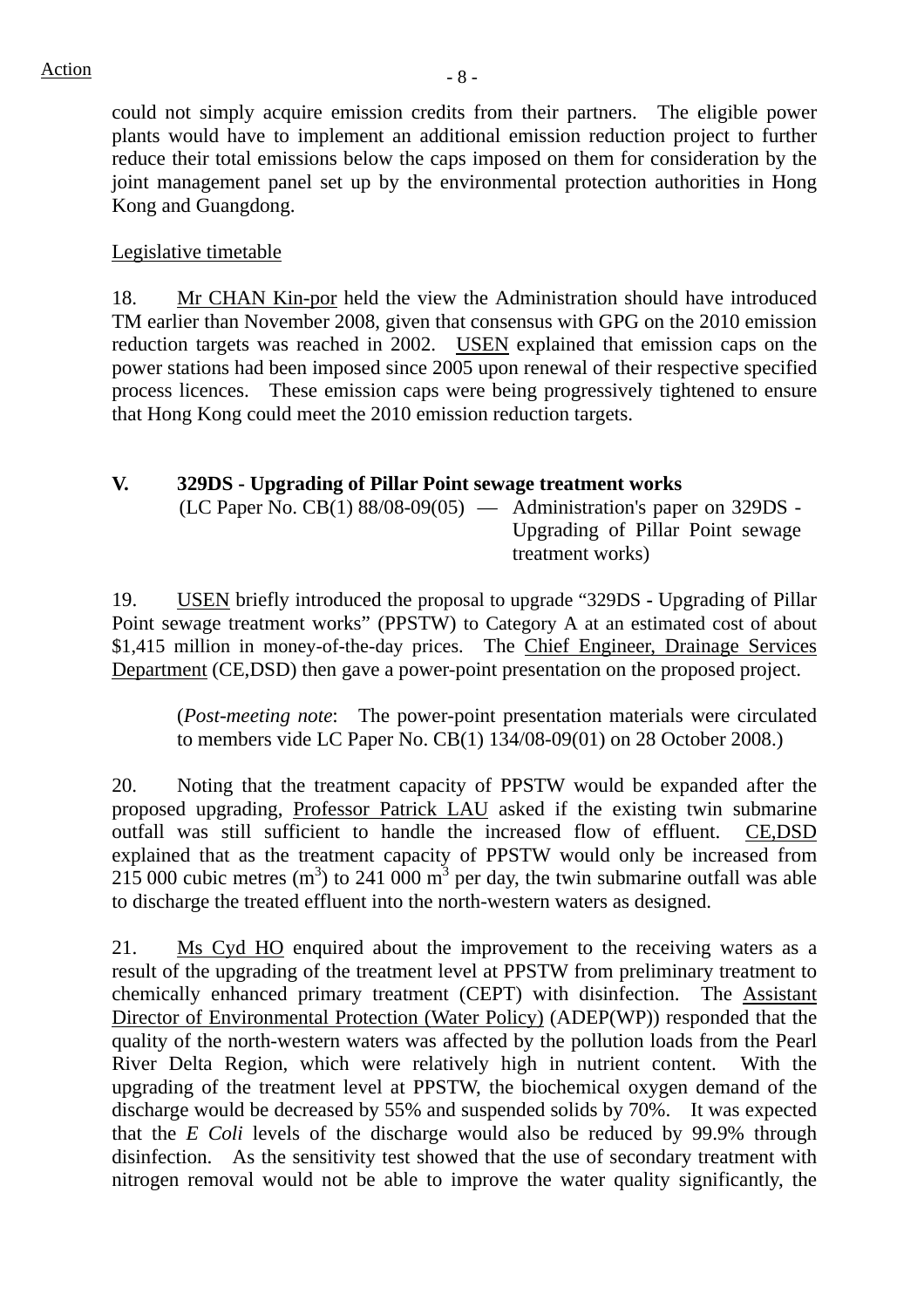Environmental Impact Assessment study concluded that the proposed CEPT coupled with disinfection would be an effective treatment method for PPSTW.

22. Ms Cyd HO enquired whether, with the upgrading of treatment at PPSTW, the Tsuen Wan beaches would be clean enough for swimming. ADEP(WP) clarified that the water quality at the closed Tsuen Wan beaches was affected by the effluent from the Harbour Area Treatment Scheme rather than the discharge from PPSTW. The Administration would revert to the Panel on the progress of measures to improve the water quality of the Tsuen Wan beaches in due course.

23. On sludge treatment, Professor Patrick LAU enquired how the sludge from PPSTW was disposed of. CE,DSD said that the sludge would undergo de-watering treatment before disposal of at landfills. Studies were being made on the feasibility of adopting incineration to treat sludge. Professor LAU asked whether the sludge could be recycled into compost. CE,DSD explained that this might not be feasible because sludge in Hong Kong usually contained high concentration of salt as a result of using sea water for flushing.

24. Professor Patrick LAU opined that consideration should be given to using the rooftop of the sedimentation tanks as football fields for the enjoyment of the public. CE,DSD said that the rooftops of the sedimentation tanks would not be large enough for football fields. Besides, the rooftops might need to be opened up to facilitate repair and maintenance works. He nevertheless advised that greening of rooftops for the treatment facilities would be applied as appropriate to improve their aesthetics.

25. In concluding, the Chairman said that members did not object to the submission of the proposal for consideration by PWSC.

**VI. Possible environmental impacts associated with the proposed extension of the South East New Territories Landfill to the Clear Water Bay Country Park** 

| $(LC$ Paper No. $CB(1)$ 88/08-09(06) — Administration's paper on possible |                                     |
|---------------------------------------------------------------------------|-------------------------------------|
|                                                                           | environmental impacts associated    |
|                                                                           | with the proposed extension of the  |
|                                                                           | South East New Territories Landfill |
|                                                                           | to the Clear Water Bay Country Park |
| LC Paper No. $CB(1) 88/08-09(07)$                                         | — Information note on "Possible"    |
|                                                                           | environmental impacts associated    |
|                                                                           | with the proposed extension of the  |
|                                                                           | South East New Territories Landfill |
|                                                                           | to the Clear Water Bay Country      |
|                                                                           | Park")                              |

26. USEN briefed members on the possible environmental impacts associated with the proposed extension of the South East New Territories Landfill (SENT) to the Clear Water Bay Country Park (CWBCP).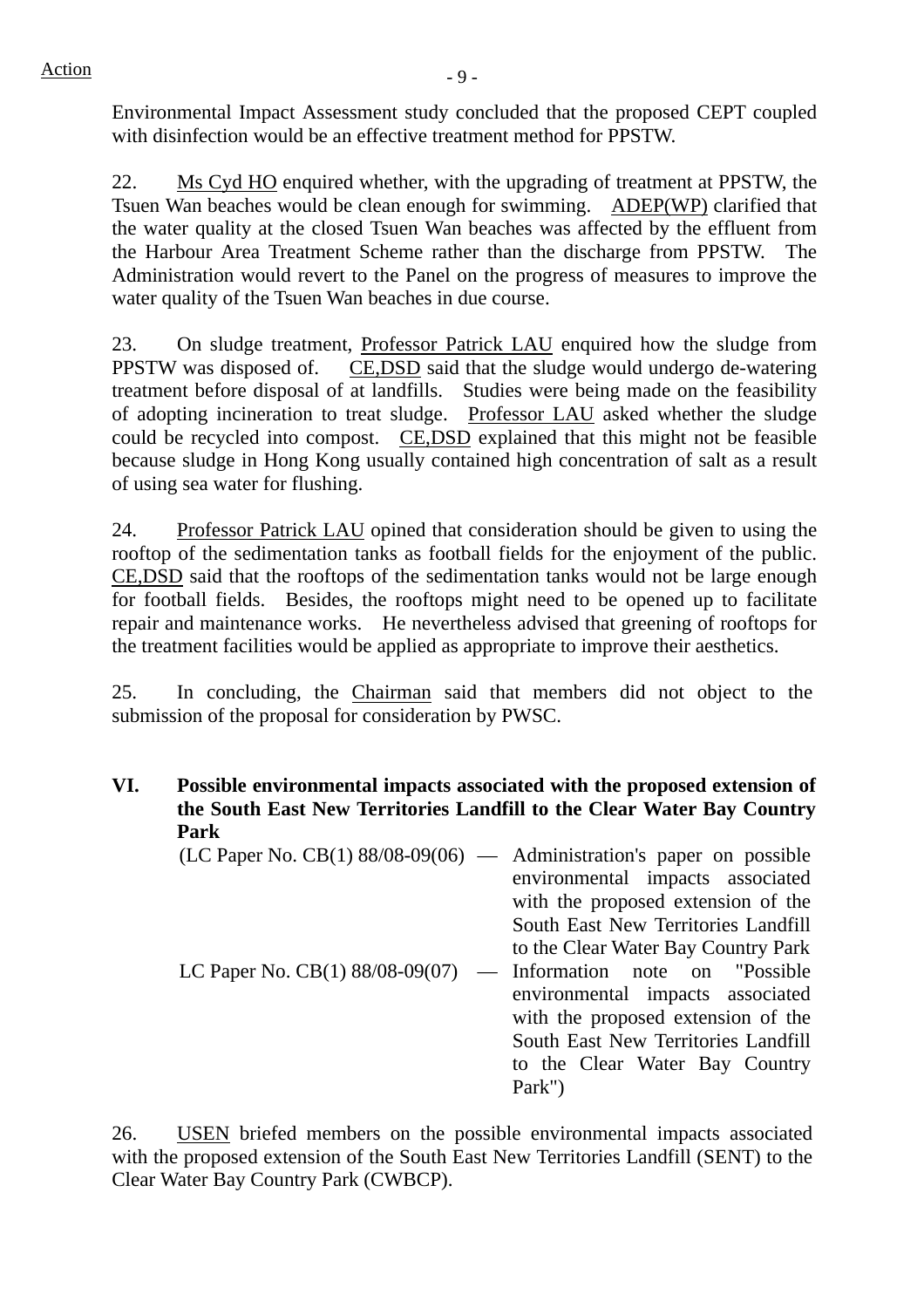27. Mr Ronny TONG said that Tseung Kwan O residents were very annoyed about the proposed extension of SENT Landfill. He pointed out that the daily throughput of 3 600 truckloads delivering 8 000 tonnes of waste at the SENT Landfill from 8:00 am to 11:00 pm had been a constant source of odour nuisance to the neighbouring community. The proposed extension would further aggravate the situation as this would bring about an increase in the throughput and amount of waste being deposited at the SENT Landfill. The Assistant Director of Environmental Protection (Environmental Infrastructure) (ADEP(EI)) said that following the implementation of the Construction Waste Disposal Charging Scheme, the amount of waste deposited at landfills had decreased significantly. For the SENT Landfill, the daily throughput as at 2007 was about 1 500 truckloads delivering about 5 300 tonnes of waste for disposal. Hence, the proposed extension of the SENT Landfill would not bring about much increase in the amount of waste to be disposed of.

28. Given the many complaints about odour nuisance from Tseung Kwan O residents, Mr CHAN Hak-kan was concerned that the odour problem would worsen as a result of the proposed extension of SENT Landfill. Hence, efforts should be made to resolve the existing odour problem before deciding to extend the SENT Landfill. He also enquired about the number of odour complaints received by the Administration, and the number of cases which had been resolved. USEN said that during the Environmental Impact Assessment (EIA) stage of the SENT Landfill Extension project, the Environmental Protection Department (EPD) had maintained close liaison with Sai Kung District Council (SKDC) members, community organizations and rural committee/village representatives, and incorporated their suggestions into the scope of the assessment. A dedicated working group had been set up under SKDC to follow up on the potential odour issues arising from the SENT Landfill. So far, the Administration had received about 800 complaints on the odour nuisance. Noting that the predicted odour concentrations of a small area zoned for industrial development in Tseung Kwan O Area 137 would exceed the required odour criterion of 5 odour units over 5-second intervals, Mr CHAN enquired about the basis upon which the criterion was arrived at, and the mitigating measures to be adopted to address the problem. ADEP(EI) said that in August 2007, a group of students from tertiary institutes conducted a round-the-clock odour survey in Tseung Kwan O town areas for 14 days. The results revealed that odour was not detected during 99.8% of the time.

29. Mr Andrew CHENG said that Tseung Kwan O residents had been very tolerant of the odour problem, which was particularly hard to bear during the wet rainy season. While acknowledging the need for landfills, he found it difficult to accept the extension of SENT Landfill which would encroach into CWBCP. He considered it necessary for the Administration to work out a solution to resolve the waste management problem and the odour nuisance at the same time. USEN said that waste reduction was crucial to resolve the waste problem. To this end, the Administration had introduced the Product Eco-responsibility Bill to encourage reduction and recycling of waste. It was expected that with the commissioning of the Integrated Waste Management Facility in mid 2010s, the volume of waste to be disposed of at landfills would substantially reduce. In the meantime, there was a